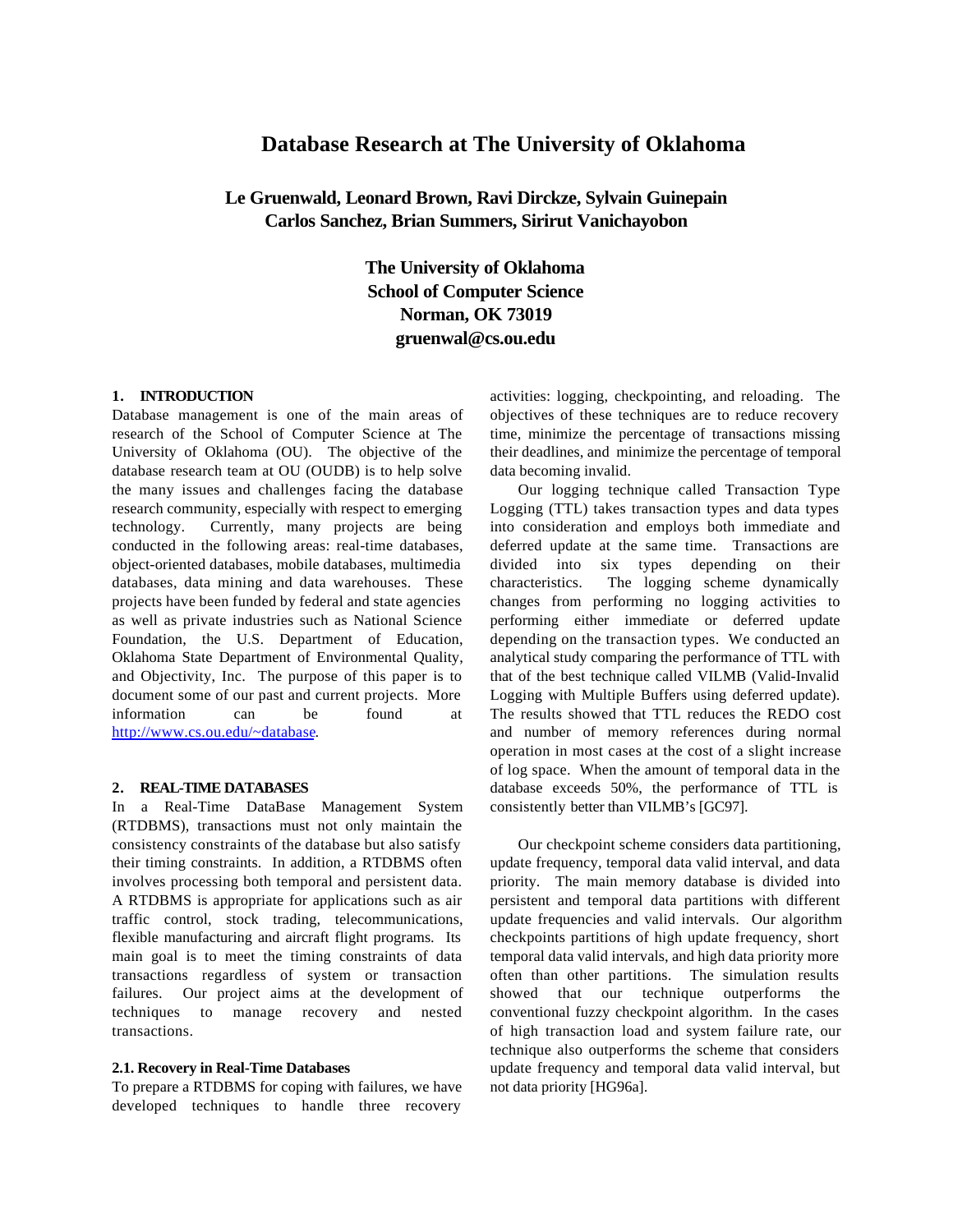We developed two reload algorithms, partition reload and data priority reload, for Real-Time Main Memory DataBases (RTMMDBs) that aim at minimizing the number of timing constraints violated in addition to reducing system recovery time. Common features of the proposed reload algorithms include: 1) the system is brought on-line before the entire database is reloaded into main memory in order to reduce down time, 2) transaction execution priorities are considered so that high priority transactions have more opportunities to meet their deadlines, and 3) data accessed frequently are reloaded before other data. The two reload algorithms differ from each other based on their choice of recovery unit and reload priority. In order to evaluate the performance of the proposed schemes, we conducted extensive simulations. The results show that: (1) The data priority reload algorithm, which considers transaction priority, data access frequency, reload prioritization, and preemption during reloading, provides a significant performance improvement over the conventional reload algorithm. (2) The system load, database size, and system failure rate determine whether the efficiency of different reload algorithms is crucial to the overall performance. (3) The key design factors of RTMMDB reload algorithms are system unavailability, transaction execution priority, reload threshold, and recovery unit [HG96b].

## **2.2. Processing Nested Transactions in RTDBMSs**

Extensive work has been done in the area of real-time transaction scheduling on single-level transaction models, but only limited work has been done on nested models. For many advanced applications, transactions are long, complicated, and access data items at various network sites. In conventional real-time single-level transaction models, a transaction is considered as a flat single unit of tasks that consists of a sequence of primitive actions with a given deadline. Priorities in such systems are usually assigned according to the given deadlines of individual transactions. Schedulers may use these priorities to determine how to allocate resources. Because of the atomicity requirement of transactions, if there is a failure during one's execution, it is rolled back and restarted. Therefore, even if all transactions are initially schedulable, these rollbacks and restarts may cause them to miss their deadlines. Thus, a transaction model beyond the flat model is desired to maximize system performance.

In this project, we have provided solutions for the scheduling problem that exists in distributed real-time database systems using a nested transaction model [CG96]. In this model, a transaction may consist of several subtransactions, each of which acts as a unit of work. We have proposed two priority assignment schemes to derive CPU usage and data conflict resolution priorities that are based on either top-level transactions' deadlines or individual subtransactions' work amounts. Nested two-phase locking is used for concurrency control. As this locking protocol is integrated with the priority-driven preemptive scheduling approach, a problem known as priority inversion may arise. In order to prevent this problem, two resolution protocols, priority abort and priority inheritance, are most widely used for flat transactions. In this project, we have developed two conflict resolution schemes based on these two protocols for a real-time nested transaction environment. We have conducted simulations to measure the overall system performance when integrating the priority assignment schemes and conflict resolution protocols. The simulation results indicate the following: 1) For nested transactions, if there is high data contention, the priority assignment scheme which assigns all members of a transaction with the same deadline works best to derive priorities for both CPU usage and data conflict resolution; otherwise, individual subtransactions' deadlines based on their execution times should be used for CPU usage priority assignment. The abort-based conflict resolution protocol performs better when the system load is low, while the block-based protocol performs better when the load is high. 2) For flat transactions, the priority scheme that assigns the same deadline to all members of a transaction has the best performance, and the abort-based conflict resolution protocol consistently outperforms the block-based one.

## **3. OBJECT-ORIENTED DATABASES**

Object-Oriented DataBase Management Systems (OODBMSs) have been used for many advanced applications requiring modeling power that can represent complex data and complex relations among data. Those application areas include computer-aided design, computer-aided manufacturing, and artificial intelligence. Our research has focused on the following aspects: concurrency control, data clustering, trigger scalability, and temporal indexing.

#### **3.1. Concurrency Control in OODBMSs**

Concurrency Control (CC) is a mechanism used to synchronize accesses to the database to maintain its consistency. Due to the complexity in OODBMSs, CC is more complicated than in conventional databases, and therefore may severely degrade system performance if not designed carefully.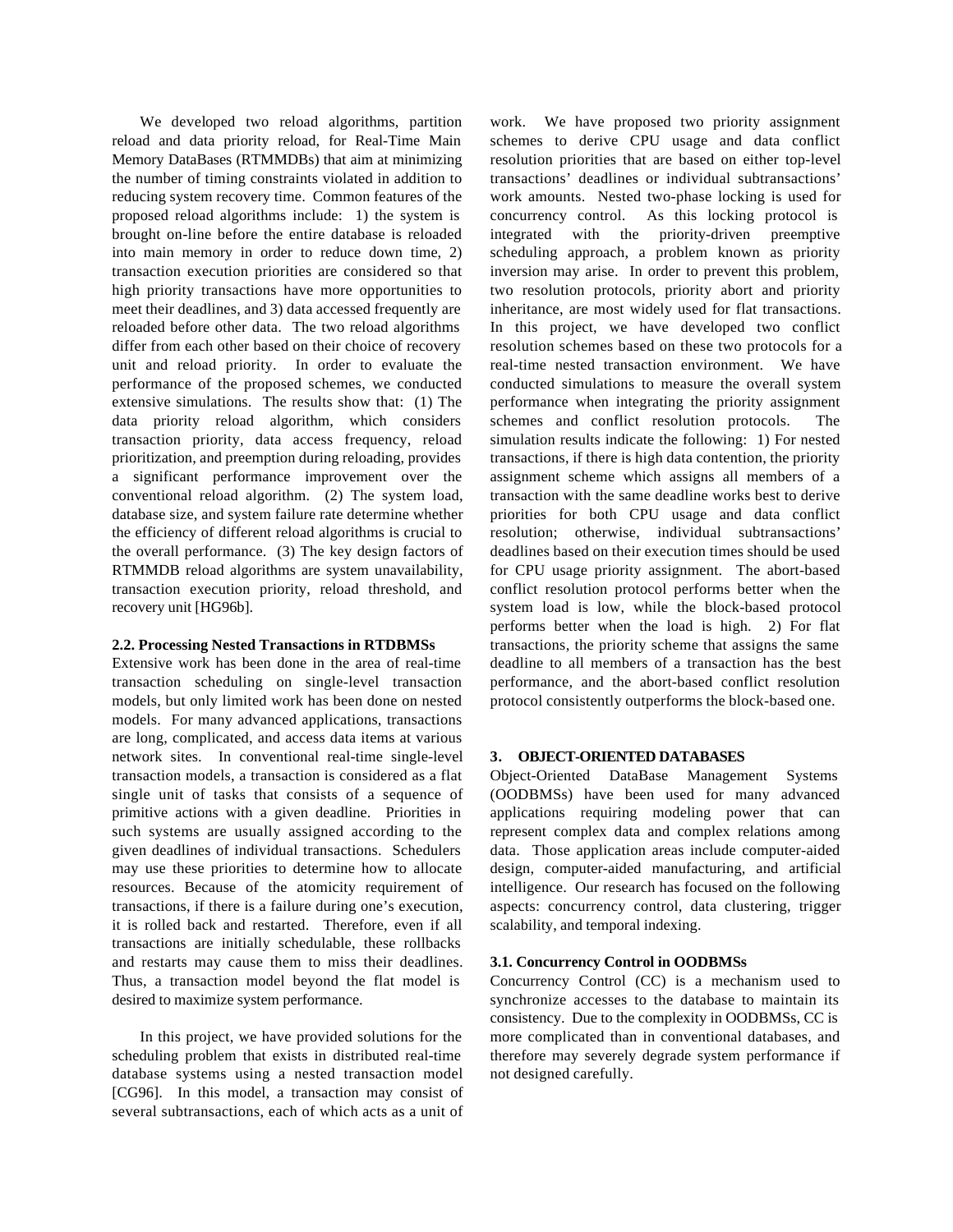In this project, we have developed a locking-based scheme to increase concurrency among methods [JG98]. Our model is based on multi-granularity locking. It utilizes a rich set of lock modes with different locking granularities and the concept of commutativity among methods. Two methods are said to commute if their execution orders do not affect their results and to conflict otherwise. Therefore, if two methods commute, the transactions invoking the methods can run in parallel. For instance access methods, our scheme has several important characteristics. First, it does not put the burden of determining commutativity for methods on application programmers. Second, it provides more concurrency by taking fine locking granularity. Third, it reduces deadlocks due to lock escalation. Finally, it makes use of run-time information in method commutativity construction to improve concurrency. For class definition access methods, it allows them to run concurrently by taking fine locking granularity. Also, it allows more parallelism between class definition access methods and instance access methods. Our comparison study has shown the superiority of our technique over many existing ones.

#### **3.2. Data Clustering in Object-Oriented Databases**

Data clustering is a technique that can be used to improve the performance of an OODBMS. When data cannot fit in the main memory, they are stored on the hard disks. Without data clustering, accessing two related objects usually requires two disk I/Os because they are not stored in the same page. This degrades the performance of an OODBMS because accessing a hard disk is slow. In contrast, the main memory can perform very fast random access. Thus, related objects should be stored close to each other in order to maximize the amount of relevant information returned when a page is loaded from the disk.

We have conducted a comprehensive comparison of existing clustering techniques and developed a new one that offers several innovative features [DG96, GG97]. First, the required storage size of our technique is linear with the number of objects. Second, we developed a replication strategy adaptable for each class of objects. Objects are duplicated only when they are read accessed to increase object locality. Third, our technique is flexible and can be tuned to avoid big overhead when the OODBMS is overloaded. Fourth, the clustering process can be tuned by using a reduced set of statistics which is easier to set compared with those required in existing techniques. The simulations have shown that our technique outperforms many static and dynamic clustering techniques.

#### **3.3. Trigger Scalability in Active OODBMSs**

In the 1990s, active features in database systems have become common place. Most commercial systems now support some kind of trigger processing. A scalable trigger system is an active database that can support multiple triggers on a single data element. Although trigger support has become more popular, scalability in these systems is non-existent.

From an application point of view, scalability allows for the implementation of workflow modeling in an active database system. Scalable trigger support allows for workflow diagrams to be compiled and implemented by the active database system. Several commercial products already do this, but are at the application level. These workflow diagrams would run substantially faster inside an active database [BBC98].

There are several issues facing scalability being investigated at OU. Some issues include trigger priority and selection during execution such as whether they can be checked in parallel. Another is determining the capacity of active (running) triggers in the system. Some triggers are used more frequently than others are, so trigger-caching strategies must be implemented. Semantic analysis of triggers prior to execution can be done to minimize the number of them in a system. Composite event handling must also be examined for possible performance benefits. Also, predictability of trigger execution can be a great tool for optimization. Strategies for synchronous as well as asynchronous trigger support must be investigated. In addition, recovery schemes for scalable trigger systems will need to be rethought. To solve these issues, a conceptual model for scalability trigger support will first be constructed. The plan is to use Informix as the host database system and construct a scalable trigger support module with its datablade API package.

## **3.4. Indexing in Temporal OODBMSs**

A temporal database supports the storage and querying of information that varies over time. Each data value is associated with a time interval corresponding to the transaction time, valid time, or both in the case of bitemporal databases. Data are usually not removed. Instead, updates are made by adding new records. Such a database is expected to be much larger than its conventional counterpart; so its indexing is much more critical. Conventional indexing techniques such as B+ trees and hash-based indexes are not particularly useful for indexing interval data.

Our goal is to develop an object-oriented indexing technique that accommodates temporal characteristics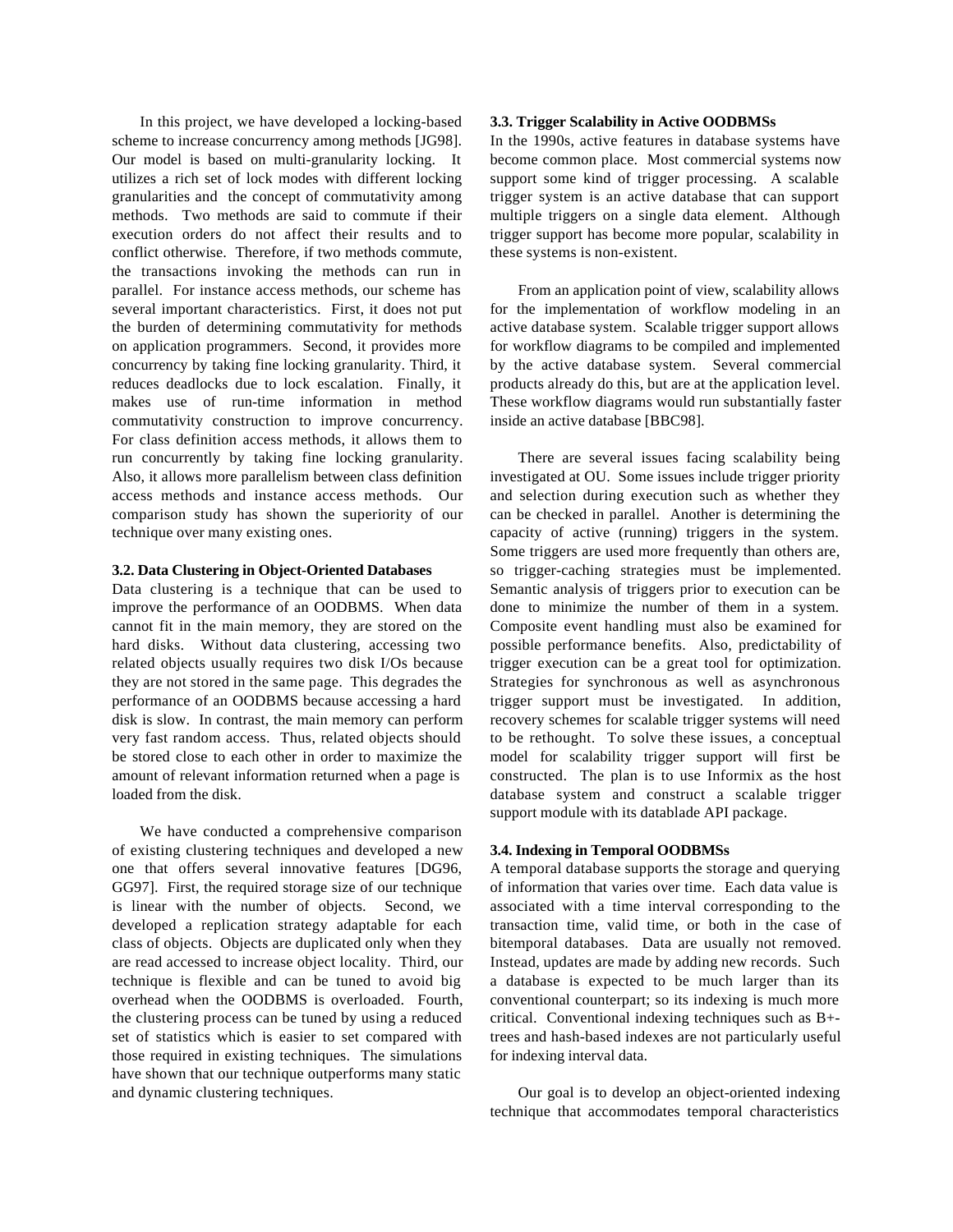so as to capture sophisticated semantics and provide a close model of future real-world applications. Specifically, we are striving to develop an indexing and storage technique for object-oriented temporal data that would be efficient for temporal queries while remaining optimal for non-temporal ones.

One issue that arises is how to evaluate an indexing and storage scheme, such as determining the different criteria that make it efficient and if those criteria are the same for temporal and non-temporal indexes. In the case of a static database where all the data have already been collected and the database is of fixed size, the efficiency problem can be addressed by analyzing the data and their associated queries statistically so as to store them optimally. However, for most applications, temporal databases are dynamic, and it is practically impossible to reorganize the storage and indexing each time new data values become available.

Another issue in dynamic temporal databases is to store the data so as to minimize the disk I/O for both temporal and non-temporal queries. This could be done by grouping successive updates of a given object or category of objects together within the same disk sector. Also, we could place the most frequently accessed information in main memory. The issue, then, is to find out what information is accessed most frequently. In our model, such information consisted of the index and the most recent data values.

In the case of bitemporal databases, the temporal ordering according to the valid time may not be the same as the ordering according to the transaction time. In that case, an issue is determining if it is still possible to index both time axes optimally.

All of the issues present in OODBMSs are also issues in temporal OODBMSs. For instance, the model representing the objects in the database may affect the indexing scheme, as may the class hierarchy and use of nested predicates and methods in queries. References between objects may be another important factor.

#### **4. MOBILE DATABASES**

A MultiDataBase System (MDBS) is a federation of preexisting database systems. In [BBC98], the authors state that "in the future, billions of web clients will be accessing millions of databases, and that the World Wide Web will be one large federated system". Rapid advances in wireless communication technology dictate that these static database systems extend their services to mobile users. Our research concentrates on transaction management and security in such systems.

#### **4.1. Transaction Management in Mobile Databases**

Existing transaction management techniques in the Mobile MultiDataBase (MMDB) environment do not address two key issues. First, the techniques do not address the Isolation property of global transactions. It is difficult to enforce the Isolation property in MMDBs due to the large number of dispersed databases in the federation. Second, they fail to address disconnection that represents catastrophic failures.

In this project, we have proposed a Pre-Serialization (PS) technique for MMDBs [DG98, DG99]. This technique allows site-transactions to commit independently so that resources may be released in a timely manner. Two new states, Disconnected and Suspended, are introduced to fully address disconnection and migration. A toggle operation is used to minimize the ill effects of the prolonged execution due to disconnection of mobile transactions. A Partial Global Serialization Graph (PGSG) commit algorithm that enforces a wide range of correctness criterion with respect to the Atomicity and Isolation properties has been proposed and its correctness has been proven. This algorithm is ideally suited for the MMDB environment as it is de-centralized, and does not require the cooperation of all sites. We have also developed an analytical model to compare PS with other mobile transaction management techniques. We have concluded that for very little additional overhead, the PS technique offers substantial benefits over existing techniques such as fully supporting disconnection and verifying Isolation. Currently, we are developing a simulation model for further analysis.

#### **4.2. Security in Mobile Databases**

Database federations have achieved a high degree of sophistication when implementing solutions for data protection and sharing. However, these solutions have fallen short when mobile databases are involved or make part of the federation. Therefore, we are exploring what security issues arise, especially in the area of access controls, when mobile databases are included as part of normal functioning of a database federation [SG99]. We have focused our attention to the development of a security model for mobile database federations. Currently, we are exploring how a mobile federation would behave under different configurations or scenarios. For instance, we have determined the advantages and pitfalls that arise when a mobile database joins the federation either tightly or loosely. In the former case, the mobile database gives up part of its autonomy and most of its security operations are controlled by a central (distributed) entity. In the latter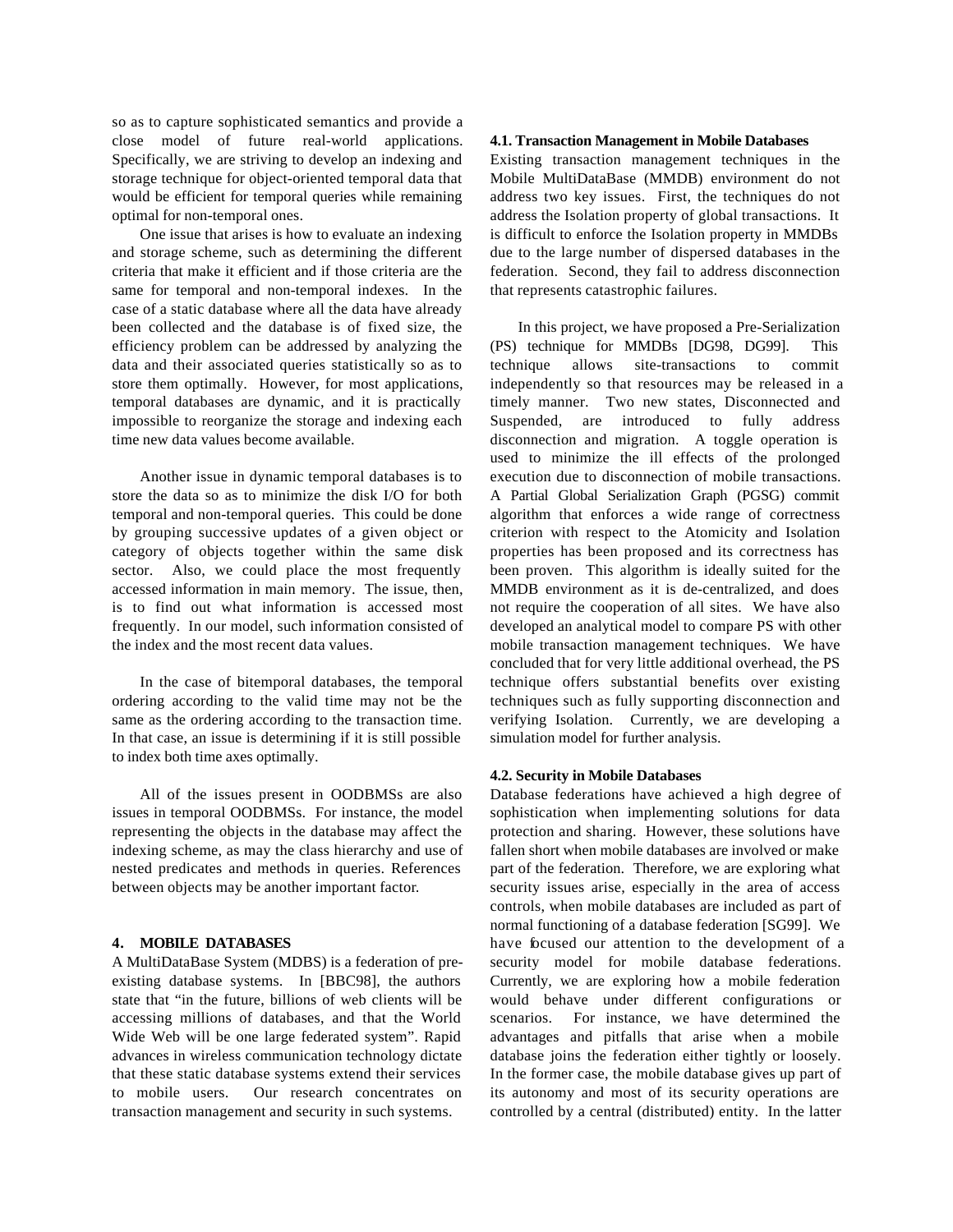case, the mobile database retains its autonomy and the federation must synchronize all security activities with it for a correct execution. We have also identified how the federation is affected when mobile users' access permissions are altered. Moreover, we have analyzed how access right propagation plays a role in keeping the consistency of access permissions between the federation and the mobile database components that have joined it.

For future work, we still have to explore how rolebased access is affected when there are mobile users participating in the federation. There is no clear understanding of how the great variety of databases involved in the system affect the system performance and the security policies implemented in the federation. In addition, not much work has been done in the development of strategies that support multi-level security for mobile databases. Finally, it remains to be explored how emerging technologies such as trustbased systems and the World Wide Web are changing the overall picture of security and its implementation for mobile database federations.

### **5. MULTIMEDIA DATABASES**

In many areas of applications such as medicine, law enforcement, video game development, and web design, users may create new (derived) multimedia objects by editing existing (base) ones. In order to save space, a derived object can be stored as the set of editing operations used to create it along with a reference to its base [GS96]. So, the binary format of the derived object does not have to be physically stored in the database. When a user wants to retrieve such an object, the system accesses the referenced base object, then applies the associated editing operations on it. This storage format is called a *specification*.

The goal of this project is to demonstrate that specifications can be used to improve Content-Based Retrieval (CBR). Knowledge about the editing operations stored in specifications allows us to perform two aspects of CBR more efficiently, feature extraction and similarity search. This project is a collaborative effort between OU and Baylor University.

Conventional multimedia database management systems generally extract the set of features used for querying from each object as it is inserted into the database. This can be extremely time-consuming, especially if the features are extracted manually. If the derived objects are stored as specifications, however, we can use the information in that storage format to

determine the objects' features. Therefore, only the base images have to be analyzed manually. To automatically extract features from any specification, we must determine the effects of all possible editing operations on the set of features used for querying. Because of this, the set of editing operations, S, used in our specifications must be *complete*, which means that it can represent all possible transformations from one object to another. In addition, S should be *minimal*, which means that no subset of it is complete. We have developed methods to test a set of image editing operations for these properties [BGS97, BG98].

The second aspect of this project concerns improving similarity search using specifications. Finding the k-nearest neighbors of some query object involves making several distances computations. Calculating these distances can be very expensive. Using specifications, we can reduce the number of times that such expensive distance functions must be computed for the entire database. An upper bound on the actual distance from a query object, Q, to a derived object, D, is the distance from D to its base plus the distance from its base to Q. D's distance to its base can be determined directly from the editing operations stored in its specification. Specifically, each operation is assigned a certain weight, so, the distance between D and its base is the sum of the weights of the operations contained in D's specification. Our goal is to use such information to develop an algorithm for satisfying nearest neighbor queries that minimizes the number of times expensive distance functions are calculated.

## **6. DATA MINING AND DATA WAREHOUSE**

In this project, we proposed a feature classification scheme that can be used to study data mining software. This scheme is based on the software's general characteristics, database connectivity, and data mining characteristics. We then applied our scheme to investigate 43 software products, which are either research prototypes or commercially available. We also derived features that we consider important for data mining software in order to accommodate its users effectively, as well as issues that are either not addressed or insufficiently solved [GG99]. We further explored the use of data mining in data warehouse applications.

The vast majority of requests for information from a data warehouse involve dynamic ad hoc queries [APB98]. The ability to extract data to answer such queries quickly is a critical issue in the data warehouse environment. Proper indexing is crucial to avoid I/O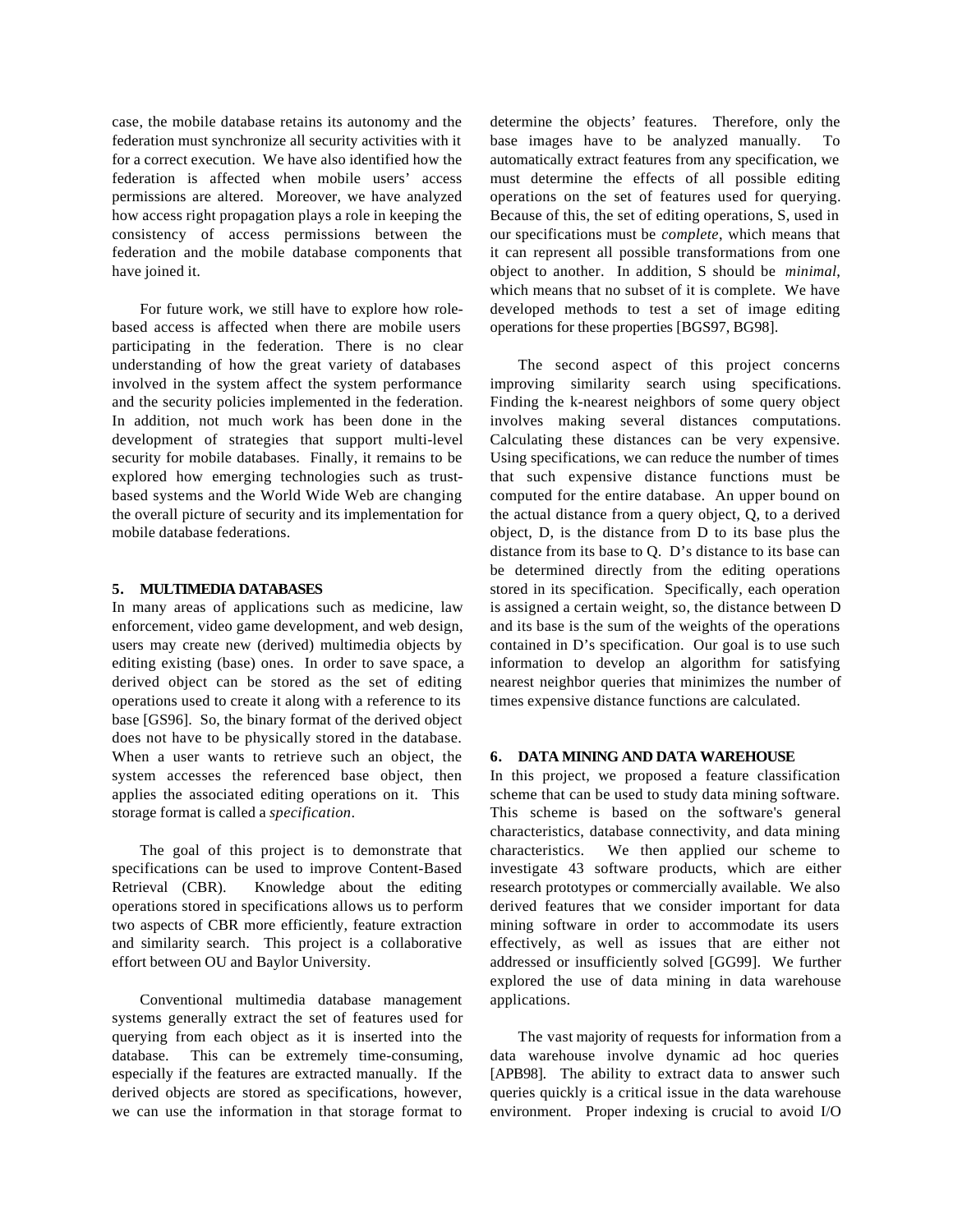intensive scans against the large data warehouse tables. To support the dynamic nature of the ad hoc queries, the index has to be scalable. The cost of building indexes using all the important attributes is prohibitive. Hence, the challenge is to find the subset of indexes that would improve the ad hoc queries' performance automatically. This is our project's goal.

The major problem in selecting indexes is workload determination since it is unknown until users start using the data warehouse. However it may be possible to estimate it [Win98]. Knowing what the data warehouse's workload looks like plays a major role in determining the attributes considered by the index selection algorithm.

To derive an algorithm for the auto-selection of an index, our project is currently conducting the following tasks: 1) identifying different transaction classes, 2) identifying the characteristics of each class, 3) building models from predefined training queries that will classify the user queries, and 4) selecting indexes based on the estimated workloads of the transaction classes.

To identify the transaction classes and their characteristics, users' requirements need to be understood. Reasonable assumptions have to be made to define the characteristics of a transaction class and periodical reviews are needed to improve them [Win98]. By applying a data mining technique to the training queries of the transaction classes [CH96], the class models are generated. These models are then used to generate the likely workload from the query history. The index attributes that would best suit the need of the user queries are selected from the estimated workload by using an algorithm based on a data mining technique.

There are many issues that still need to be addressed. These include determining how long to keep the history, how to measure the classification accuracy of the models, how to detect runaway queries, and how to manage resources for such queries.

#### **REFERENCES**

[APB98] OLAP Council, "*APB-1 OLAP Benchmark Release II*", November 1998, http://www.olapcouncil.org.

 [BBC98] Bernstein, P. et al, "*The Asilomar Report on Database Research*", SIGMOD Record, 27(4), 1998, pp.74-80.

[BG98] Brown, L. and L. Gruenwald, "*Determining a Minimal and Independent Set of Image Processing*

*Operations for a Multimedia Database System*", Proceedings of the 1998 Energy Technology Conference and Exhibition, February 1998.

[BGS97] Brown, L., L. Gruenwald, and G. Speegle, "*Testing a Set of Image Processing Operations for Completeness*", Proc. 2nd Conf. on Multimedia Information Sys., April 1997, pp. 127-134.

 [CG96] Chen, Y. and L. Gruenwald, "*Effects of Deadline Propagation on Nested Transactions in Real-Time Database Systems*", Information Systems Journal, A Special Issue on Real-Time Database Systems, 21(1), March 1996, pp. 103-124.

 [CH96] Chen, M. and J. Han, "*Data Mining: An Overview from a Database Perspective*", IEEE Trans. on Knowledge and Data Engineering, 8(6), Dec 1996.

 [DG96] Darmont, J. and L. Gruenwald, "*A Comparison Study of Clustering Techniques for Object-Oriented Databases*", Information Sciences - An International Journal, 94(1-4), 1996, pp. 55-86.

[DG98] Dirckze, R. and L. Gruenwald, "*A Toggled Transaction Management Technique for Mobile Multidatabases*", ACM Intl. Conf. on Information and Knowledge Management, November 1999.

 [DG99] Dirckze, R. and L. Gruenwald, "*A Pre-Serialization Transaction Management Technique for Mobile Multidatabases*", Submitted to Journal on Special Topics in Mobile Networking and Apps, 1999.

 [GC97] Gruenwald, L. and J. Cheng, "*A Logging Technique Based on Transaction Types for Real-Time Databases*", Real-Time Database and Information Systems-Research Advances, editors Azer Bestavros and Victor Fay-Wolfe, Kluwer, 1997, pp. 379-392.

 [GG97] Gay, J. and L. Gruenwald, "*A Clustering Technique for Object-Oriented Databases*", Intl Conf. on Database and Expert Systems Applications, LNCS 1308, Springer, September 1997, pp. 81-90.

 [GG99] Goebel, M. and L. Gruenwald, "*A Survey of Data Mining and Knowledge Discovery Tools*", to appear in ACM SIGKDD Explorations, 1999.

 [GS96] Gruenwald, L. and G. Speegle, "*Research Issues in View-Based Multimedia Database Systems*", Proc. 2nd World Conference on Integrated Design and Process Technology, December 1996, pp. 331-336.

 [HG96a] Huang, J. and L. Gruenwald, "*An Update-Frequency-Valid-Interval Checkpoint Technique for Real-Time Main Memory Database Systems*", International Workshop on Real-Time Database Systems, March 1996 , pp. 135-143.

 [HG96b] Huang, J. and L. Gruenwald, "*Impacts of Timing Constraints on Real-Time Main Memory Database Recovery*", Workshop on Databases: Real-Time and Active (Concepts Meet Practice), November 1996, pp. 63-38.